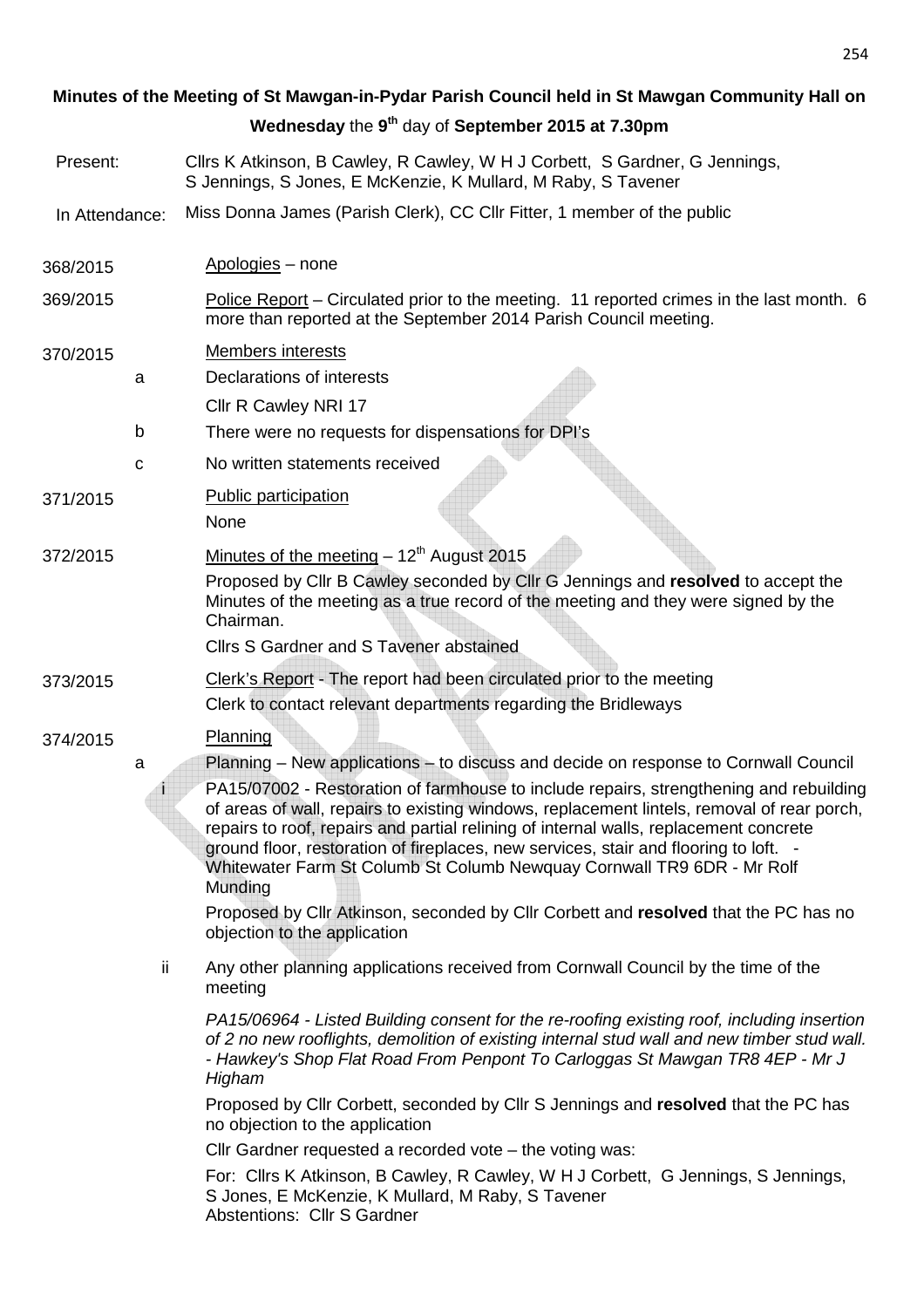- b Advices and decisions by Cornwall Council none
- c To discuss planning enforcement issues to refer any new issues and updates none

#### **Proposed by Cllr McKenzie, seconded by Cllr Corbett and resolved to move agenda item 16 (Mawgan Porth Toilets) to after item 7 (Planning) – as per the standing order 1 a. For the purpose of the minutes, the items are written in the agenda order.**

| 375/2015 |   |    | <b>Working groups:</b>                                                                                                                                                                                                                                                                                                                                                          |
|----------|---|----|---------------------------------------------------------------------------------------------------------------------------------------------------------------------------------------------------------------------------------------------------------------------------------------------------------------------------------------------------------------------------------|
|          | a |    | <b>Beach and environment</b>                                                                                                                                                                                                                                                                                                                                                    |
|          |   | Ť  | <b>Working Group report</b>                                                                                                                                                                                                                                                                                                                                                     |
|          |   |    | none                                                                                                                                                                                                                                                                                                                                                                            |
|          | b |    | <b>Amenities</b>                                                                                                                                                                                                                                                                                                                                                                |
|          |   | i. | <b>Working Group report</b>                                                                                                                                                                                                                                                                                                                                                     |
|          |   |    | The Council's old mower is waiting to be collected by Graham's and the maintenance<br>contractor is liaising with them on behalf of the Council                                                                                                                                                                                                                                 |
|          | C |    | <b>Transport and Rights of Way</b>                                                                                                                                                                                                                                                                                                                                              |
|          |   | i. | <b>Working Group report</b>                                                                                                                                                                                                                                                                                                                                                     |
|          |   |    | The working group will be looking into the badger survey on Bolingey Lane                                                                                                                                                                                                                                                                                                       |
| 376/2015 |   |    | To receive reports from meetings                                                                                                                                                                                                                                                                                                                                                |
|          |   |    | Newquay Airport – reported from Cllr G Jennings circulated prior to the meeting                                                                                                                                                                                                                                                                                                 |
|          |   |    | Denzel Downs - Cllr Atkinson updated the Council on the meeting, the turbines are due<br>to be installed from 18 <sup>th</sup> September and electricity estimated to be being produced by<br>Christmas                                                                                                                                                                         |
| 377/2015 |   |    | To note and discuss if appropriate the correspondence received since the last meeting<br>and any associated actions and expenditure – circulated prior to meeting - none                                                                                                                                                                                                        |
| 378/2015 |   |    | To consider and agree a replacement of the Council's laptop and any associated<br>expenditure                                                                                                                                                                                                                                                                                   |
|          |   |    | After discussion, proposed by Cllr McKenzie, seconded by Cllr Atkinson and resolved<br>that the clerk purchase an external hard-drive to back up the Council's laptop<br>Proposed by Cllr McKenzie, seconded by Cllr S Jennings and resolved for the clerk to<br>get an IT person to check the Council's laptop to ascertain any issues/errors<br><b>Cllr Gardner abstained</b> |
| 379/2015 |   |    | To consider and agree appropriate training for the Council by Cornwall Council and any<br>associated costs                                                                                                                                                                                                                                                                      |
|          |   |    | After discussion, proposed by Cllr McKenzie, seconded by Cllr G Jennings and<br>resolved that the clerk approach Cornwall Council to arrange training on Standing<br>Orders, Council procedures and agenda items, for a cost up to £400                                                                                                                                         |
|          |   |    | Cllr Gardner requested a recorded vote - the voting was:                                                                                                                                                                                                                                                                                                                        |
|          |   |    | For: Cllrs K Atkinson, B Cawley, R Cawley, W H J Corbett, G Jennings, S Jennings,<br>E McKenzie, K Mullard, M Raby, S Tavener                                                                                                                                                                                                                                                   |
|          |   |    | Abstentions: Cllrs S Gardner and S Jones                                                                                                                                                                                                                                                                                                                                        |
| 380/2015 |   |    | Update on the Council's website maintenance software                                                                                                                                                                                                                                                                                                                            |
|          |   |    | Proposed by Cllr Tavener, seconded by Cllr G Jennings and resolved that the clerk<br>give the logins for the Council's website to Cllr Tavener who will commission a report<br>on the issues with the website                                                                                                                                                                   |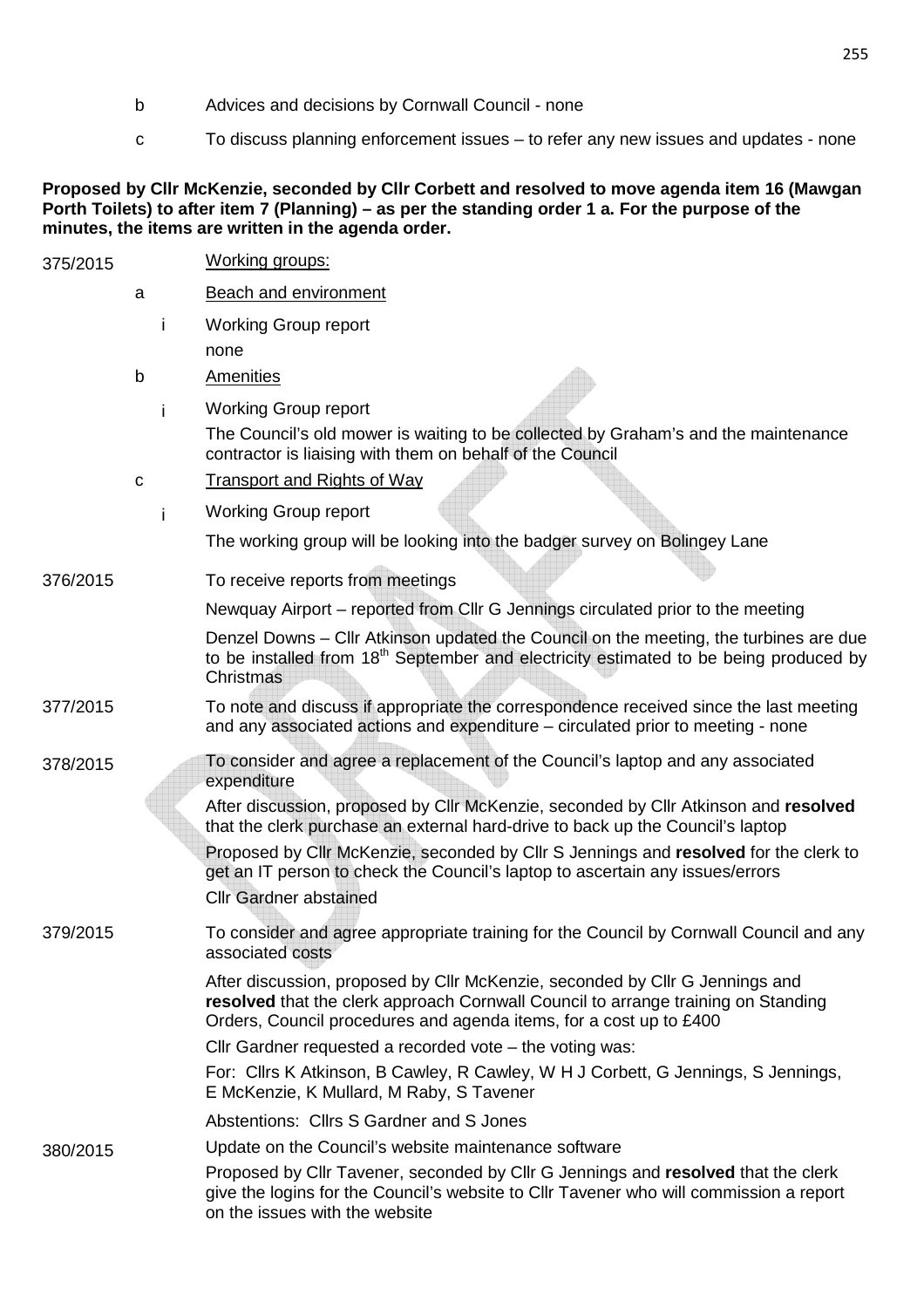#### **Before discussion started, Cllr R Cawley declared an interest in this item left the room**

- 381/2015 New Maintenance contract:
	- a To agree the length of the new contract After discussion, agreed by the Council to defer this item to another meeting
	- b To appoint a working group to review and draft the new contract and advertisement(s) Volunteers for the working group are: Cllrs Corbett, Gardner and McKenzie

#### **Cllr R Cawley returned to the room**

382/2015 To consider complaints regarding extreme bad smells coming from the vicinity of the St Mawgan toilet block/pumping station and any associated actions

> Clerk to contact S W Water regarding the smell and advise that it appears to be when the air is still and the stench pip may require lengthening

#### 383/2015 Mawgan Porth toilets

a To receive an update from Cllr Mullard

The Chairman, Cllr McKenzie, thanked Cllr Mullard on behalf of the Council for all her work regarding the Mawgan Porth toilets

Cllr Mullard updated the Council on all the information she had researched

The Chairman suspended standing order 3 e for this item only to allow CC Cllr Fitter to address the council which he did.

b To note and discuss correspondence from Cornwall Council regarding the tender received and agree the Parish Council's formal decision

After lengthy discussion, proposed by Cllr Tavener, seconded by Cllr S Jennings and **resolved** that the Council support Cornwall Council in their proposal for the tender, as per their correspondence, and that the Council have no interest in taking over the toilets at this time.

Cllr Gardner requested a recorded vote – the voting was:

For: Cllrs K Atkinson, B Cawley, R Cawley, W H J Corbett, G Jennings, S Jennings, S Jones, E McKenzie, M Raby, S Tavener Against: Cllr K Mullard

Abstentions: Cllrs S Gardner

#### **Cllr R Cawley left the room**

#### 384/2015 Accounts

Proposed by Cllr S Jennings seconded by Cllr S Tavener and **resolved** by the council that accounts totalling £3179.14 and listed below, were approved for payment and duly signed after the meeting

| D James                     | Salary & Exp August           | £ 537.14   |
|-----------------------------|-------------------------------|------------|
| <b>HMRC</b>                 | PAYE Tax & NI                 | £ 120.00   |
| <b>Bubb Maintenance</b>     | Maintenance August            | £1140.00   |
| M Farmer                    | August beach clean            | £ 765.00   |
| A Prowse                    | <b>Toilet cleaning August</b> | £ 216.75   |
| Vodafone                    | Mobile telephone bill         | 23.25<br>£ |
| <b>Reef Water Solutions</b> | Legionella Assessment         | £ 294.00   |
| <b>MPV Hall</b>             | <b>Hall Hire August</b>       | 20.00<br>£ |
| St Mawgan Hall              | <b>April-July Hall Hire</b>   | 63.00<br>£ |